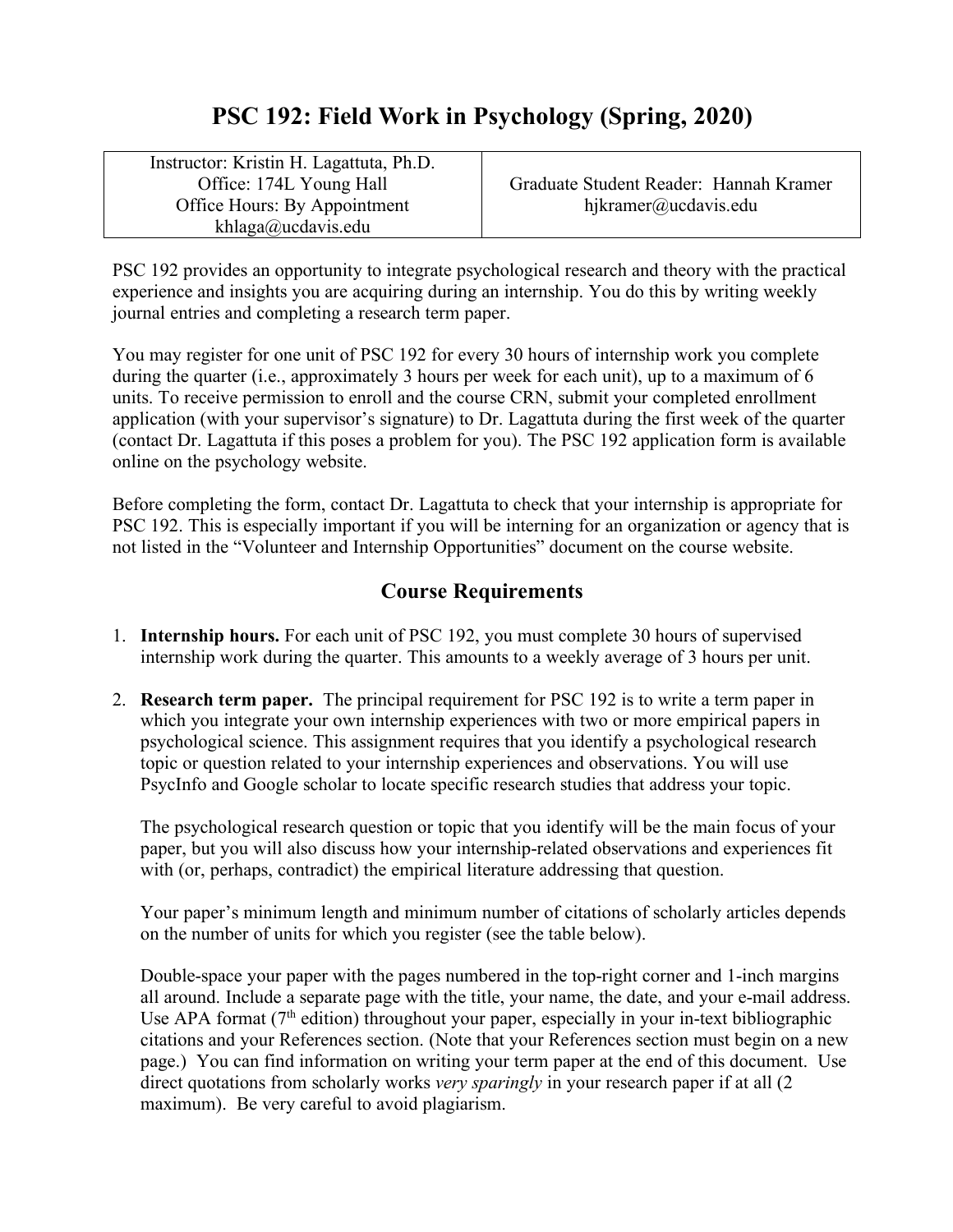3. **Weekly journal entries.** For 7 weeks of the quarter (by Saturday night at 11:59 pm: 4/4, 4/11, 4/18, 4/25, 5/2, 5/9, 5/16, 5/23, 5/30, 6/6), you are required to submit a journal entry of 1-2 double-spaced pages as an attachment in MS Word format. Please upload these to the course website via UC Davis canvas. Include your last name in the title of your journal entry. *Protect the confidentiality of people you work with--do not use real names or identifying information.*

Although you can choose which 7 weeks to submit entries, you must complete 7 to receive credit for the course. In each entry, you will discuss what you experienced in your internship during the previous week as well as situate your experiences in the context of relevant psychological research and theory (e.g., journal articles you have found through PsycInfo or Google Scholar, theories you have discussed in Psychology classes, materials provided to you by your internship supervisor or agency).

The goal of the journal assignments is to help you to think about your internship *in relation to key empirical research findings, theories, or principles of psychology* and, in doing so, to provide you with material for your term paper.

As the quarter progresses, your entries should increasingly demonstrate that you are thinking about psychological theory and research and how they relate to your work. *By the third week of the quarter* (all journal entries submitted on or later than 4/18), you must cite relevant research in all of your journal entries. For example, you may want to write about a particular study or article that you located in PsycInfo, using your internship experiences to illustrate key points. (Note that all citations of research studies and other sources must conform to APA format, 7th edition requirements.)

Dr. Lagattuta, or a graduate student reader, will evaluate each entry (maximum score  $= 10/10$ ). When you receive comments or corrections, be sure to keep them in mind when preparing your subsequent journal entries and your term paper.

Most jobs and careers related to psychology require you to be able to write well and keep professional records. To enhance this aspect of your training, we will evaluate **your weekly journal entries not only for content but also for grammar, spelling, punctuation, writing style, and correct use of APA format seventh edition**. We will return any poorly written journal entry. To receive credit, you will be required to revise and resubmit it.

If you are not proficient at writing, if you lack experience writing in English, or if you simply want a knowledgeable person to check your grammar and spelling, you should take advantage of the free assistance available to you at **tutoring.ucdavis.edu**. Writing specialists and tutors are available by appointment to help you with writing and proofreading your work.

**Very important: All bibliographic citations in your journal entries and term paper must be in correct APA format 7th edition (both in text and in your References).**

4. **Topic proposal.** By **11:59 pm on Saturday, May 2**, provide a preliminary title, write a paragraph that describes the specific topic of your research review, include the references for the empirical studies you will review and evaluate. *Attach copies* of your articles. **Take the time to carefully choose articles that go together well and that you can understand—it**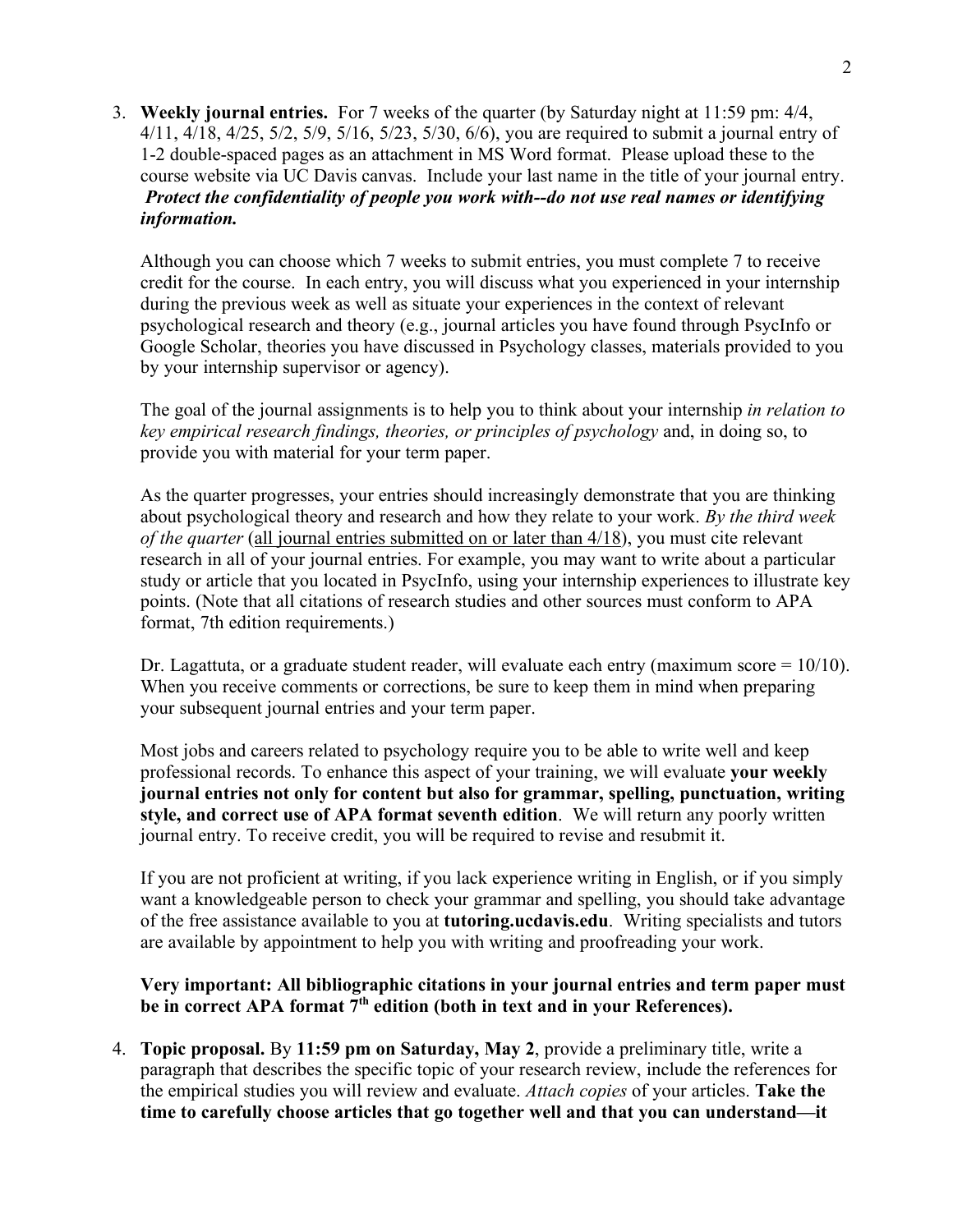**will make writing the paper much easier.** This assignment is worth 20 points and is due on **5/2**. Points will be deducted for failure to include all sections or for inappropriate topic and/or articles. If you do not meet this 5/2 deadline, you are still required to turn in a paper topic using this format (title + paragraph + reference + copies of articles), you will just receive fewer points on the assignment.

5. **Evaluation by your internship supervisor.** Near the end of the quarter, Dr. Lagattuta will email your supervisor an online Qualtrics survey. Your supervisor will report the number of hours that you have interned (or will complete by 6/4) as well as evaluate your performance. Dr. Lagattuta will alert you when the email has been sent so that you can inform your supervisor. The survey must be submitted by **Wednesday, June 10.**

#### **Summary of Due Dates**

- Submit your 1-2 page (double-spaced) weekly journal entries as MS Word attachments via canvas no later than **11:59 pm each Saturday**. Seven total entries are required.
- Submit a topic proposal of your term paper in MS Word format by **11:59 pm on Saturday, May 2** to canvas. In-text citations and References must conform to APA format 7th edition.
- Submit your final paper in MS Word format no later than **11:59 pm on Saturday, June 6** to canvas.
- The online evaluation from your supervisor must be completed no later than **Wednesday, June 10**.

**Meeting with Dr. Lagattuta.** You are welcome to arrange meetings with Dr. Lagattuta during the quarter, via telephone or by e-mail.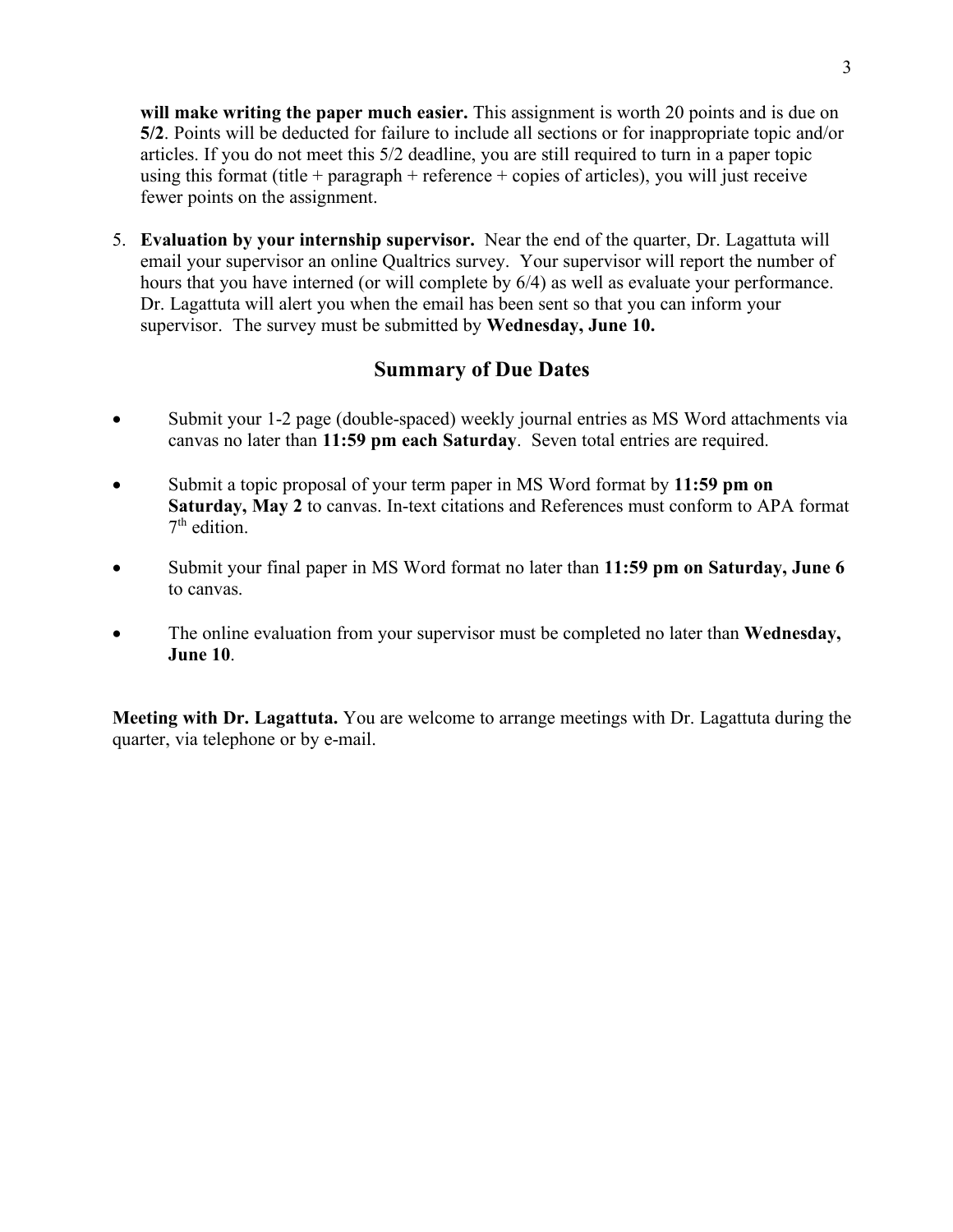| #<br>Units                  | <b>Your Total Time Commitment</b><br>(and average weekly commitment<br>over 10 weeks) | Paper's<br><b>Minimum Length</b><br>(excluding)<br>References and<br>Title Page) | Minimum Number of<br><b>Scholarly Sources</b><br>Cited* |
|-----------------------------|---------------------------------------------------------------------------------------|----------------------------------------------------------------------------------|---------------------------------------------------------|
|                             | 30 hours total (on average, 3 hrs. per week)                                          | 6 Pages                                                                          | 2 Empirical Sources                                     |
| $\mathcal{D}_{\mathcal{L}}$ | 60 hours total (on average, 6 hrs. per week)                                          | 8 Pages                                                                          | 2 Empirical Sources +<br>1 Review Source                |
| 3                           | 90 hours total (on average, 9 hrs. per week)                                          | 10 Pages                                                                         | 3 Empirical Sources +<br>1 Review Sources               |
| $\overline{4}$              | 120 hours total (on average, 12 hrs. per week)                                        | 12 Pages                                                                         | 4 Empirical Sources +<br>1 Review Source                |
| 5                           | 150 hours total (on average, 15 hrs. per week)                                        | 14 Pages                                                                         | 4 Empirical Sources +<br>2 Review Sources               |
| 6                           | 180 hours total (on average, 18 hrs. per week)                                        | 16 Pages                                                                         | 4 Empirical Sources +<br><b>3 Review Sources</b>        |

## **Time Commitments and Term Paper Requirements**

## **Writing Your Psychology 192 Term Paper**

#### **Elements of the Paper:**

1

Title Page: The title page should include the running head, the title of the manuscript, your name, the date, the professor's name, and the course name. The title should clearly and precisely identify the topic of investigation (about 10-12 words). (See APA template on class website for more details or APA manual)

Introduction: Introduce your topic by establishing its significance. Briefly introduce the studies you will be summarizing and evaluating. Make sure to clearly state the main point or central question of your paper.

Body of the paper: The table above shows the minimum number of empirical sources you must compare and contrast as well as the minimum number of review sources you must use for additional support in your research paper. As you can see, the paper requirements vary by the number of units. **Empirical sources** are journal articles that present *original data.* They include sections describing participants, methods, and results. **Review sources** (journal articles, book chapters, books) differ from empirical articles in that they *summarize and evaluate several studies*; they do not present original data.

In addition to reviewing the relevant literature, you should discuss how your internship experiences relate to each of the articles (i.e., how they align with versus diverge from what empirical research has shown). Organize the body of your paper into meaningful topics and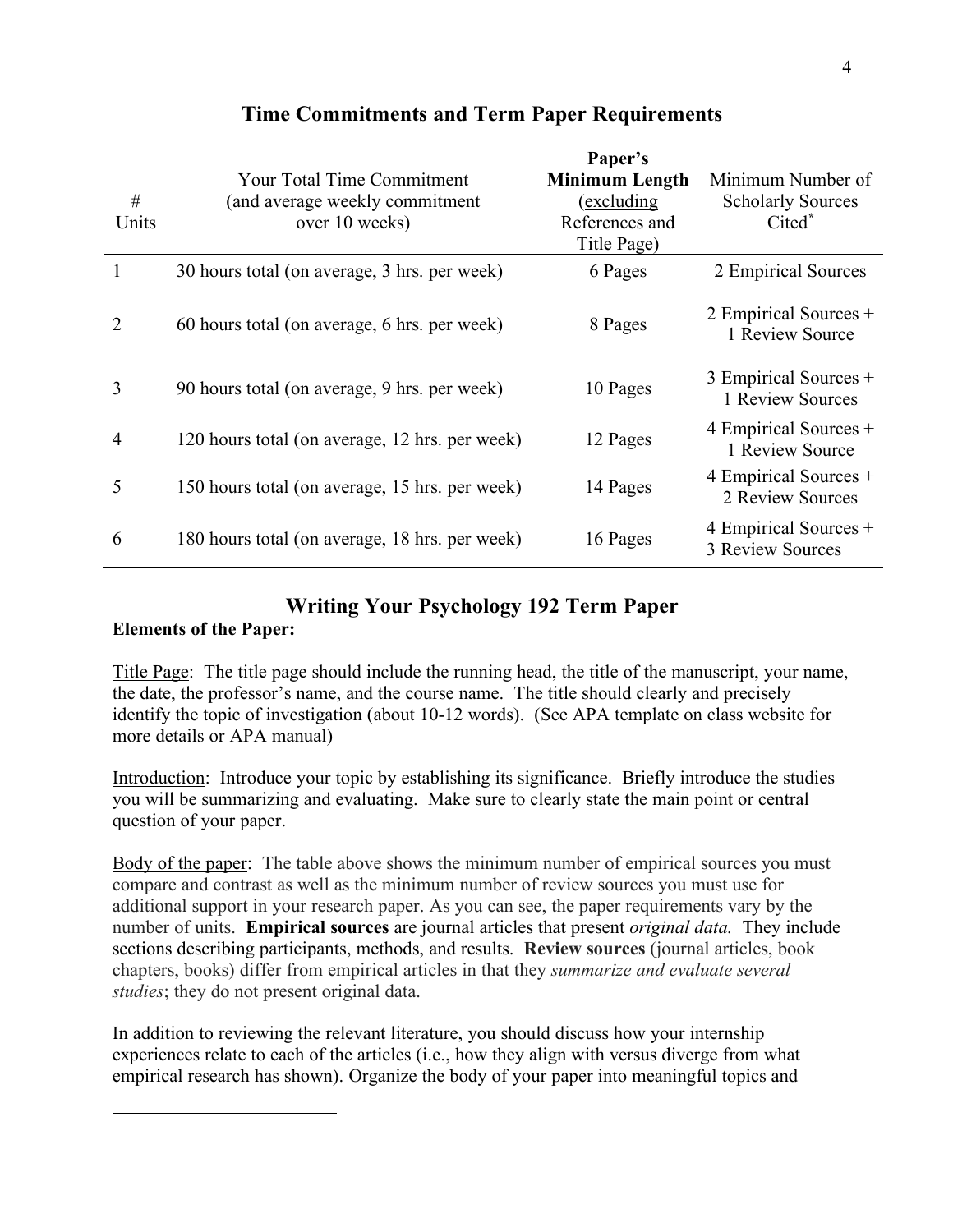subtopics—you may use headings if you find them helpful. Headings should be centered using uppercase and lowercase letters. **Do** *not* **use the title of the article as a heading.** 

One suggested organizational strategy would be the following: (1) summarize the first empirical article; (2) evaluate the empirical article; (3) relate the first empirical article to your internship experiences; (4) summarize the second empirical article; (5) evaluate the second empirical article; (6) relate the second empirical article to your internship experiences; (7) repeat these steps for each of your empirical articles; (8) integrate the set of empirical articles (compare and evaluate the methods and findings, talk about points of agreement or disagreement between or among studies, formulate your central conclusions about this area of research, raise unanswered questions that should be addressed in future research).

For students who also must include references to review articles, a good place to include this information would be in the Introduction and Conclusions of your paper. You could also use the review sources in the body of your paper when comparing and contrasting different empirical articles to suggest, for example, that some of the findings from one empirical article do not fit well with the larger literature.

Note: When summarizing articles you need to include only the most significant, important details of the purpose, methods, and findings. Do not exhaustively summarize every detail.

Make sure to describe the methods and research findings in your own words and be extremely wary of plagiarism. Direct quotations should be used only sparingly (0-2 for the entire paper).

Conclusion: The conclusion of your paper should summarize the main points of your paper and discuss areas of future research needed to address problems or resolve remaining issues.

References: Your reference section must include all works cited in your paper. This needs to be written in APA style (See APA template on class website for more details or APA manual).

**Purpose of the assignments.** The weekly journal entries are intended to provide you with an opportunity to think critically about psychology while you work at your internship. The purpose of the research paper is to take you to the next step: To develop an idea (most likely one that you have discussed in one or more of your journal entries) and compare or substantiate your own personal observations and experience with current empirical psychological research (as discussed in empirical articles).

**Don't stress!** If you enjoy writing any paper during your college career, it should be this one. You are researching a topic that relates to your interest and experiences, so the paper should have personal meaning for you.

**Don't be afraid to ask for help.** Remember: You can talk with Dr. Lagattuta (via e-mail, phone, or in person) during the writing process, but do not wait until the last minute to ask for help!

**Choosing a topic.** You should choose a specific topic for your paper before your topic proposal is due. Selecting your topic early will ensure that you have enough time to complete the background research and confer with Dr. Lagattuta if necessary (e.g., if you are finding it difficult to select a topic or if you want to check that your idea for a topic is appropriate to the assignment). Make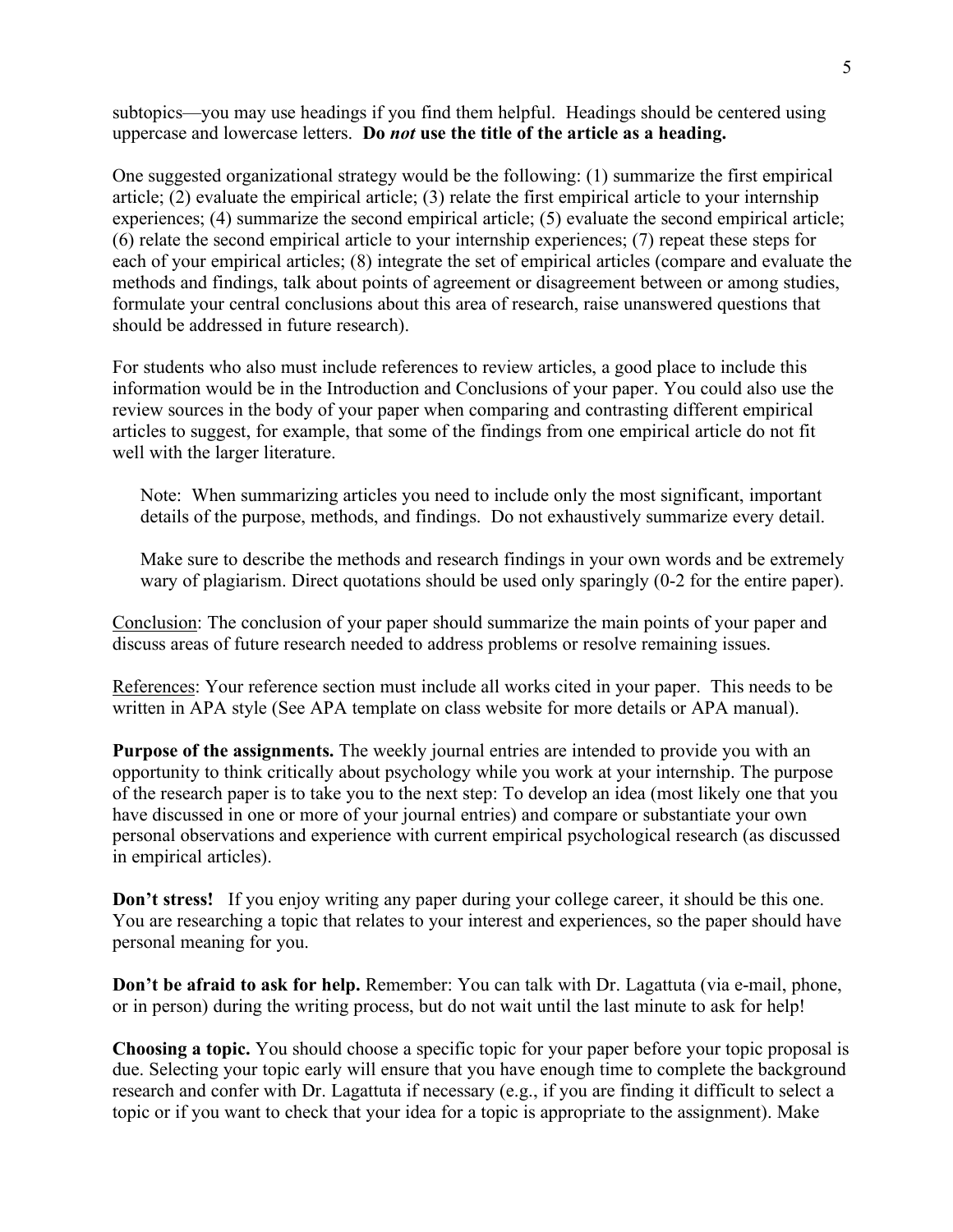sure you choose a topic that you like – that will make the process more enjoyable for you. Here are some general suggestions:

- Find a topic that directly relates to what you are actually doing in your internship. This will make the paper more interesting for you to write. For example, if you are working with people with schizophrenia, an abstract discussion of various causes of schizophrenia may be less interesting than a discussion of theories of treatment and your personal observations of the treatment process (the title might be, for example, "The Role of Caregivers in the Treatment of Schizophrenia").
- Find a topic you are passionate about. If you have a strong opinion about some aspect of your work, write about it! You will find the paper-writing process goes much more smoothly if you really believe in the points you are arguing.
- Use PsycInfo or Google Scholar as a resource. Review published research that relates to what you are doing. Read the abstracts of journal articles and learn what professionals are saying about your topic. You will probably find something in one or more abstracts that piques your interest and makes your choice of topics easier (e.g., because it is eye-opening or, in your opinion, incorrect). Look for **recent** publications so you know the research you are discussing is not outdated. If no literature exists on your topic, you may be defining it too specifically. If the number of references is overwhelming, you may be defining it too broadly.
- Integrate your internship experience into your research paper. This may be the part you enjoy the most. For example, you might use examples from your experience to set up your research question, to illustrate each of your points, or to conclude the paper with a real-world application of a psychological theory. It is not a good idea, however, to use your own experience to justify or support your points. For example, the fact that the schizophrenic patient you are working with loves chocolate does not mean that all people with schizophrenia are "chocoholics." Ground your paper in the current empirical research literature.